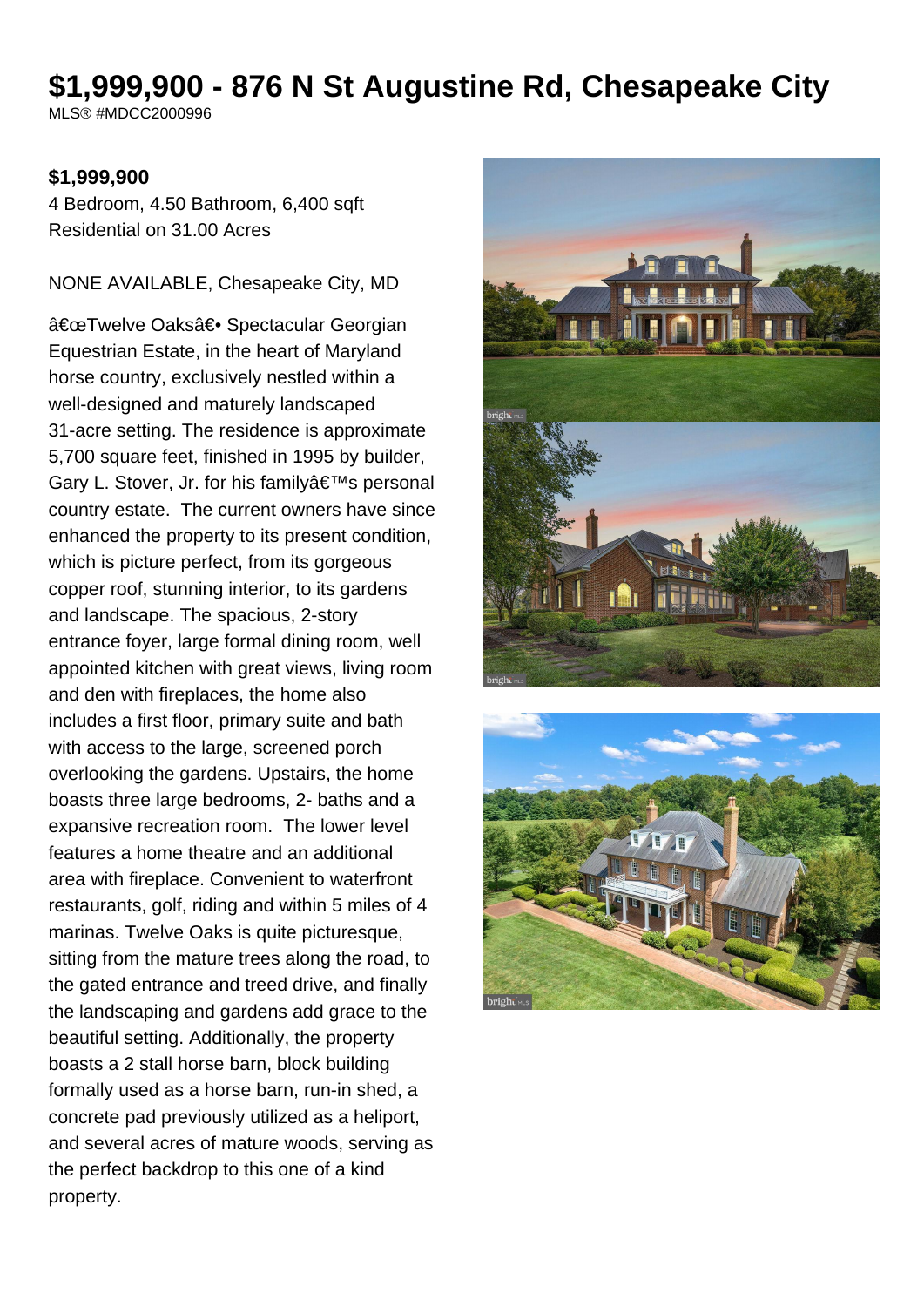Built in 1995

## **Essential Information**

| MLS@#                 | MDCC2000996 |
|-----------------------|-------------|
| Price                 | \$1,999,900 |
| Bedrooms              | 4           |
| Bathrooms             | 4.50        |
| <b>Full Baths</b>     | 4           |
| Half Baths            | 1           |
| <b>Square Footage</b> | 6,400       |
| Acres                 | 31.00       |
| <b>Year Built</b>     | 1995        |
| <b>Type</b>           | Residential |
| Sub-Type              | Detached    |
| <b>Style</b>          | Colonial    |
| Status                | Active      |

## **Community Information**

| Address      | 876 N St Augustine Rd  |
|--------------|------------------------|
| Subdivision  | <b>NONE AVAILABLE</b>  |
| City         | <b>Chesapeake City</b> |
| County       | <b>CECIL-MD</b>        |
| <b>State</b> | MD                     |
| Zip Code     | 21915                  |

## **Amenities**

| Amenities        | Master Bath(s), Butlers Pantry, Water Treat System, Intercom, Stall<br>Shower                 |  |  |
|------------------|-----------------------------------------------------------------------------------------------|--|--|
| <b>Utilities</b> | Propane, Under Ground                                                                         |  |  |
| Parking          | <b>Asphalt Driveway</b>                                                                       |  |  |
| # of Garages     | 3                                                                                             |  |  |
| Garages          | Inside Access, Garage Door Opener, Additional Storage Area, Garage -<br>Side Entry, Oversized |  |  |
| View             | Garden/Lawn, Pasture, Trees/Woods                                                             |  |  |
| <b>Interior</b>  |                                                                                               |  |  |
| Appliances       | Built-In Range, Oven-Self Cleaning, Dishwasher                                                |  |  |
| Heating          | <b>Forced Air</b>                                                                             |  |  |
| Cooling          | Central A/C                                                                                   |  |  |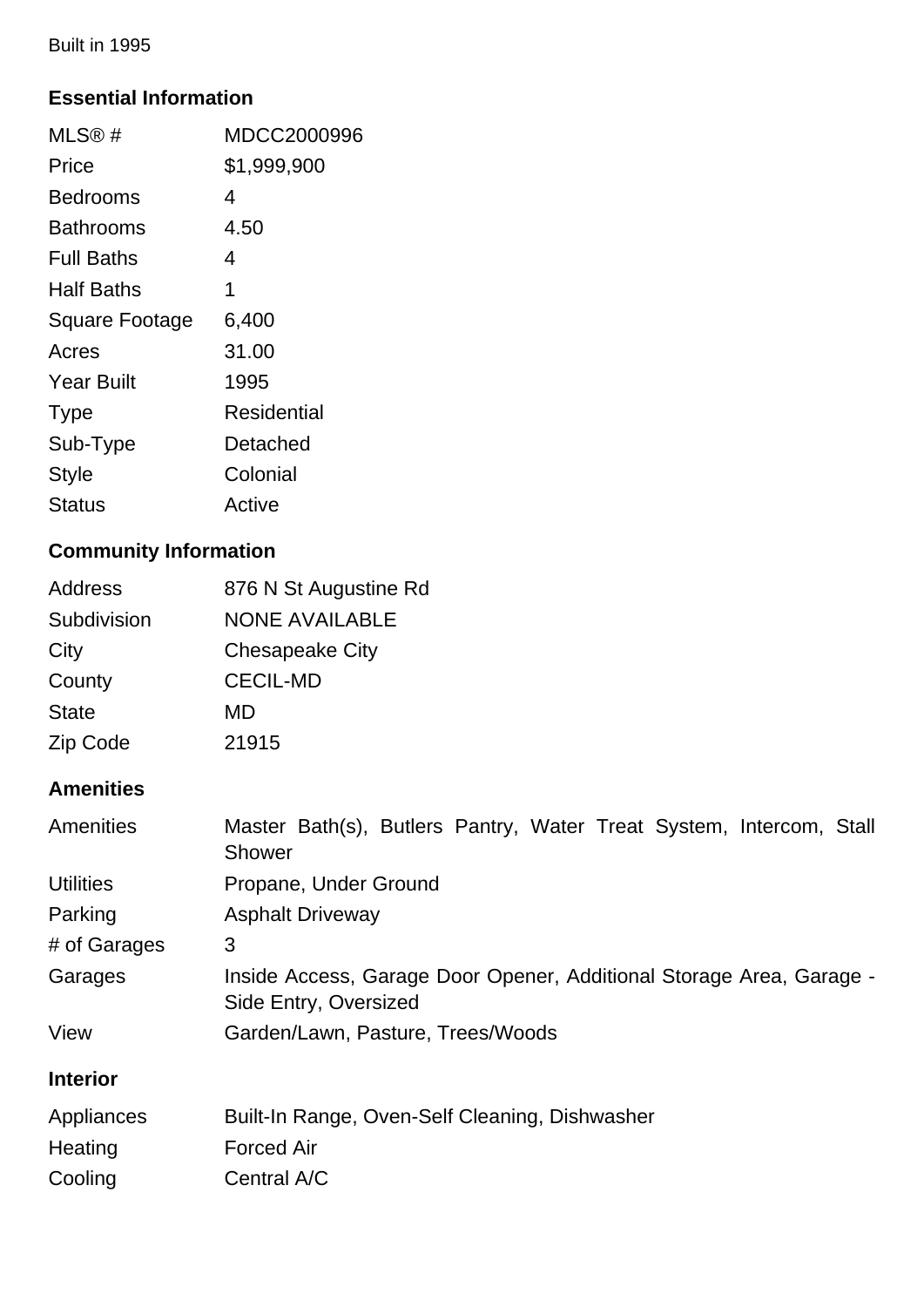| Has Basement             | Yes                                                                                                                                                                          |
|--------------------------|------------------------------------------------------------------------------------------------------------------------------------------------------------------------------|
| <b>Basement</b>          | Full, Garage Access, Improved, Interior Access, Partially Finished,<br><b>Poured Concrete</b>                                                                                |
| Fireplace                | Yes                                                                                                                                                                          |
| # of Fireplaces          | 2                                                                                                                                                                            |
| Fireplaces               | Brick, Gas/Propane                                                                                                                                                           |
| # of Stories             | 3                                                                                                                                                                            |
| <b>Stories</b>           | 3                                                                                                                                                                            |
| <b>Exterior</b>          |                                                                                                                                                                              |
|                          |                                                                                                                                                                              |
| <b>Exterior</b>          | <b>Brick and Siding</b>                                                                                                                                                      |
| <b>Exterior Features</b> | Extensive Hardscape, Exterior Lighting, Outbuilding Apartment, Secure<br>Other, Horses Allowed, Paddock, Stable(s), Patio,<br>Storage,<br>Porch-screened, Fence, Brick Porch |
| Lot Description          | Level, Open, Front Yard, Rear Yard, SideYard(s), Backs to Trees,<br>Landscaping, Partly Wooded, Private, Road Frontage, Rural, Lot<br>Premium                                |
| <b>Windows</b>           | Atrium, Double Hung, Double Pane, Energy Efficient, Insulated                                                                                                                |
| Roof                     | Pitched, Copper                                                                                                                                                              |

### **School Information**

| <b>District</b> | CECIL COUNTY PUBLIC SCHOOLS |
|-----------------|-----------------------------|
| Elementary      | <b>CHESAPEAKE CITY</b>      |
| <b>Middle</b>   | <b>BOHEMIA MANOR</b>        |
| High            | <b>BOHEMIA MANOR</b>        |

#### **Additional Information**

| Date Listed    | <b>August 4th, 2021</b> |
|----------------|-------------------------|
| Days on Market | 202                     |
| Zoning         | <b>SAR</b>              |

## **Listing Details**

Listing Office Patterson Price Real Estate, LLC

**bright** MLS © 2022 BRIGHT, All Rights Reserved. Information deemed reliable but not guaranteed. The data relating to real estate for sale on this website appears in part through the BRIGHT Internet Data Exchange program, a voluntary cooperative exchange of property listing data between licensed real estate brokerage firms in which Northrop Realty: A Long & Foster Company participates, and is provided by BRIGHT through a licensing agreement. Real estate listings held by brokerage firms other than Northrop Realty: A Long & Foster Company. are marked with the IDX logo and detailed information about each listing includes the name of the listing broker.The information provided by this